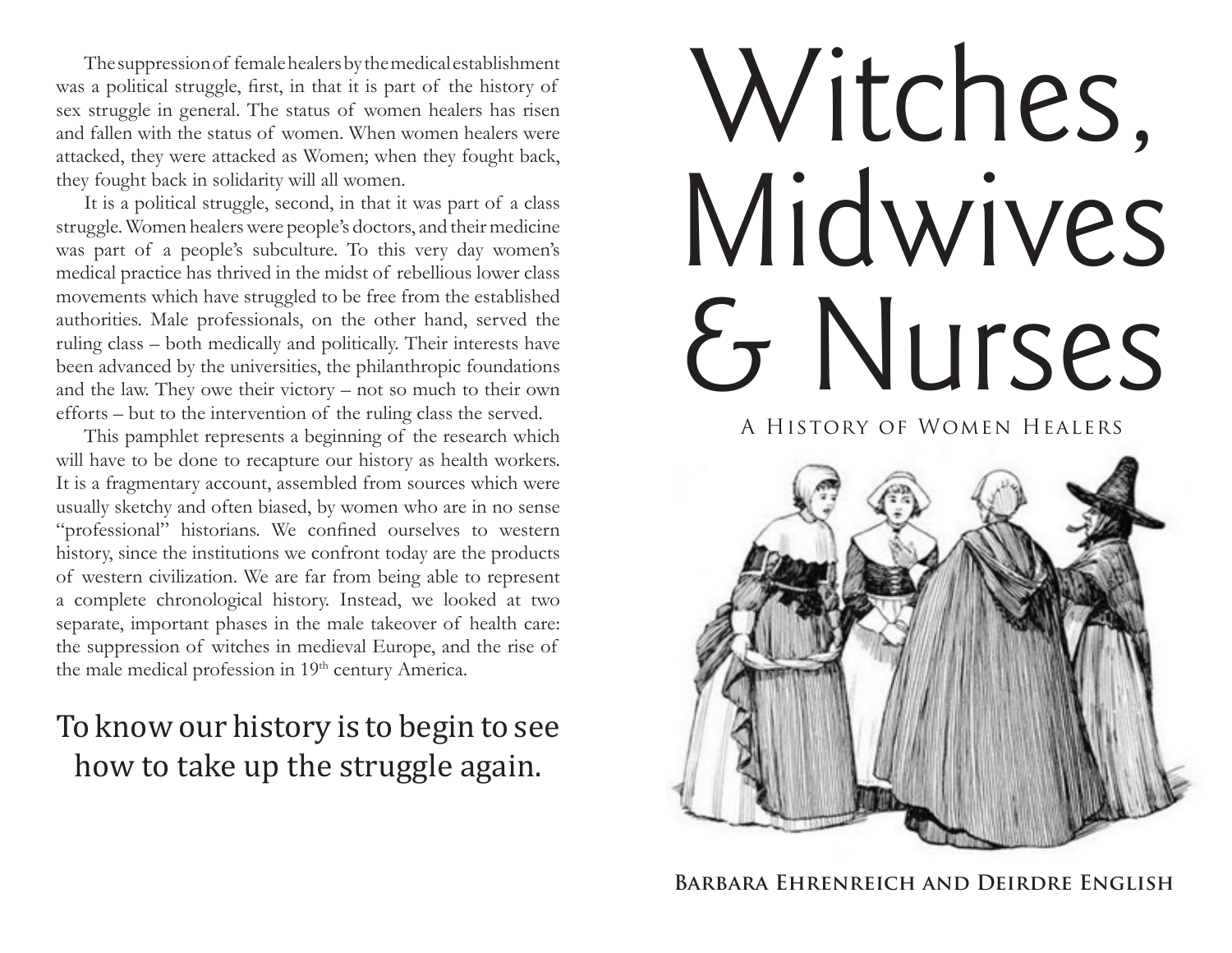

Tacoma, WA

lunariapress@gmail.com lunariapress.blogspot.com

This pamphlet was originally copyrighted in 1972. However, the distributors of this zine feel that important information, such as this, should be shared freely.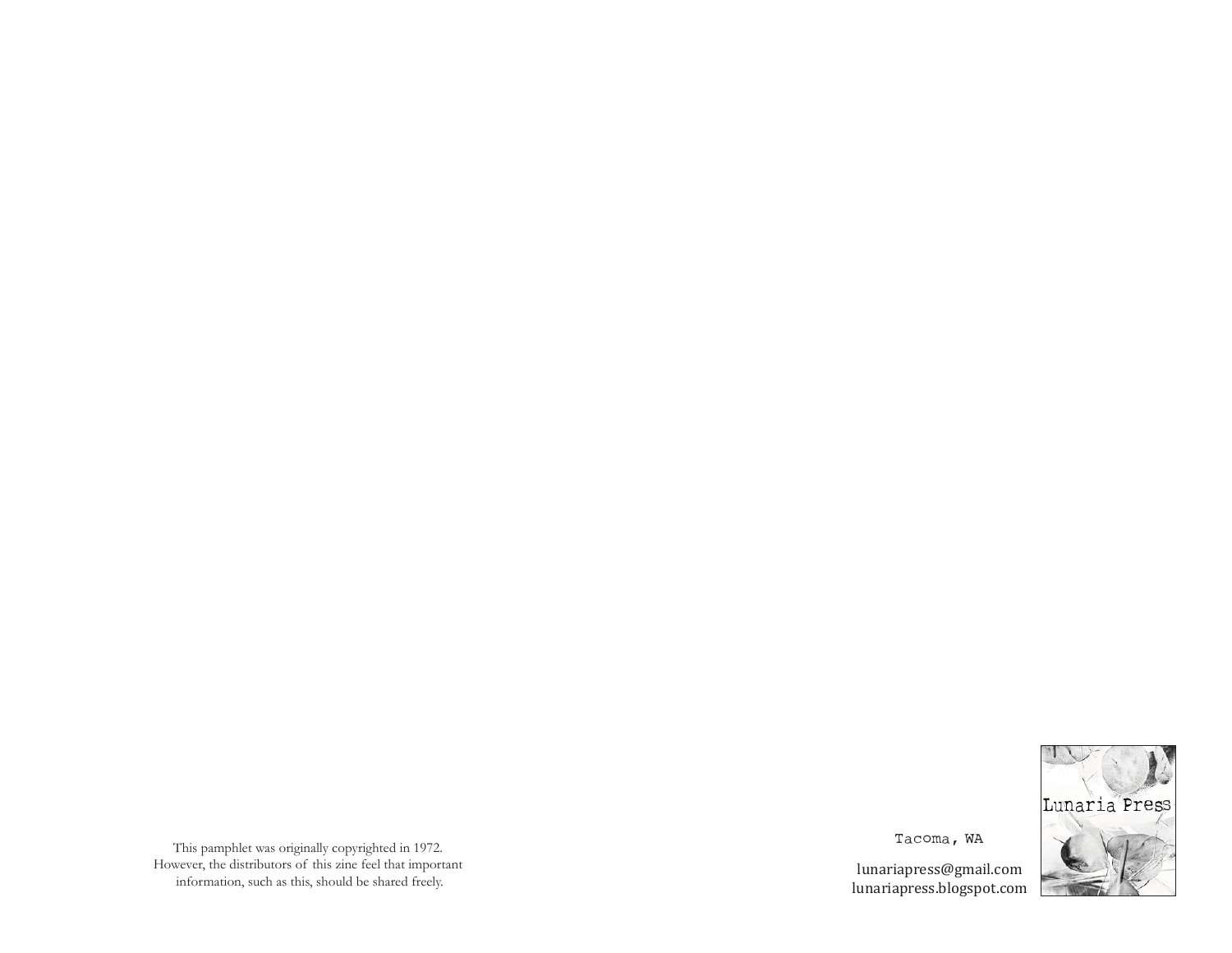### **Introduction**

Women have always been healers. They were the unlicensed doctors and anatomists of western history. They were abortionists, nurses and counselors. They were pharmacists, cultivating healing herbs and exchanging the secrets of their uses. They were midwives, traveling from home to home and village to village. For centuries women were doctors without degrees, barred from books and lectures, learning from each other, and passing on experience from neighbor to neighbor and mother to daughter. They were called "wise women" by the people, witches or charlatans by the authorities. Medicine is part of our heritage as women, our history, our birthright.

Today,\* however, health care is the property of male professionals. Ninetythree percent of the doctors in the US are men; and almost all of the top doctors and administrators of health institutions. Women are still in the overall majority – 70 percent of health workers are women – but we have been unincorporated as *workers* into an industry where the bosses are men. We are no longer independent practitioners, known by our own names, for our own work. We are, for the most part, institutional fixtures filling faceless job slots: clerk, dietary aid, technician, maid.

When we are allowed to participate in the healing process, we can do so only as nurses. And nurses of every rank from aid up are just "ancillary workers" in relation to the doctors (from the Latin ancilla, maid servant). From the nurses' aid, whose menial tasks are spelled out with industrial precision, to the "professional" nurse, who translates the doctors' orders into the aid's tasks, nurses share the status of uniformed maid service to the dominant male professionals.

Our subservience is reinforced by our ignorance, and our ignorance is *enforced*. Nurses are taught not to question, not to challenge. "The doctor knows best." He is the shaman, in touch with the forbidden, mystical complex world of Science which we have been taught is beyond our grasp. Women health workers are alienated from the scientific substance of their work, restricted to the "womanly" business of nurturing and housekeeping – a passive, silent majority.

We are told that our subservience is biologically ordained: women are inherently nurse-like and not doctor-like. Sometimes we even try to console ourselves with the theory that we *were* defeated by anatomy before we were defeated by men, that women have been so trapped by the cycles of menstruation and reproduction that they have never been free and creative agents outside their homes. Another myth, fostered by conventional medical histories, is that male professionals won out on the strength of their superior technology. According to these accounts, (male) science more or less automatically replaced (female) superstition – which from then on was called "old wives' tales."

But history belies these theories. Woman have been autonomous healers, often the only healers for women and the poor. And we found, in the periods

<sup>\*[</sup>Note: "today" throughout this pamphlet is 1972]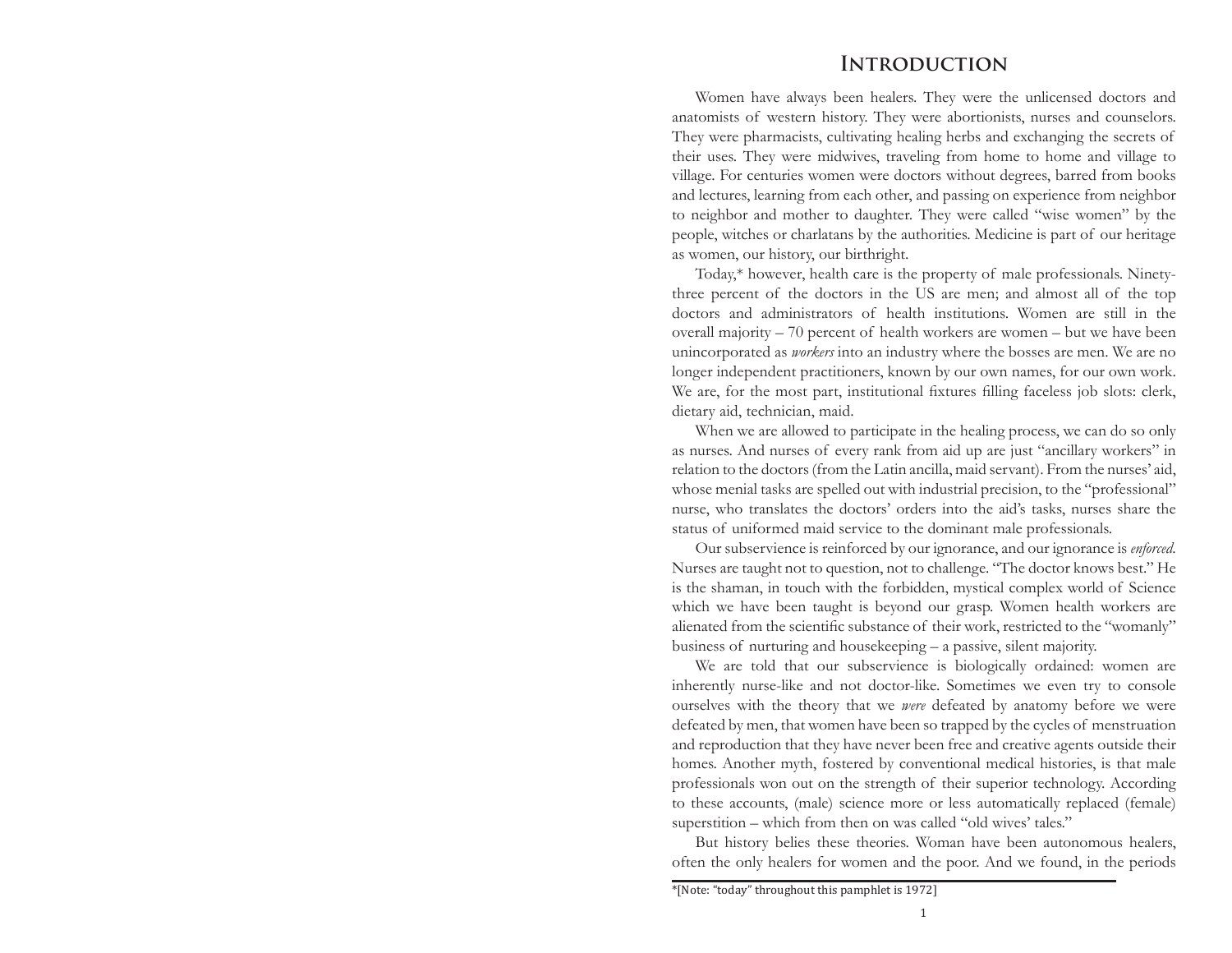we have studied, that, if anything, it was the male professionals who clung to untested doctrines and ritualistic practices – and it was the women healers who represented a more human, empirical approach to healing.

Our position in the health system today is not "natural." It is a condition which has to be explained. In this pamphlet we have asked: How did we arrive at our present position of subservience from our former position of leadership?

We learned this much: That the suppression of women health workers and the rise to dominance of male professionals was not a "natural" process, resulting automatically from changes in medical science, nor was it the result of women's failure to take on healing work. It was an active takeover by male professionals. And it was not science that enabled them to win out: The critical battles took place long before the development of modern scientific technology.

The stakes of the struggle were high: Political and economic monopolization of medicine meant control over its institutional organizations, its theory and practice, its profits and prestige. And the stakes are even higher today, when total control of medicine means potential power to determine who will live and who will die, who is fertile and who is sterile, who is "mad" and who is sane.

The suppression of female healers by the medical establishment was a political struggle, first, in that it is part of the history of sex struggle in general. The status of women healers has risen and fallen with the status of women. When women healers were attacked, they were attacked as Women; when they fought back, they fought back in solidarity will all women.

It is a political struggle, second, in that it was part of <sup>a</sup> *class* struggle. Women healers were people's doctors, and their medicine was part of a people's subculture. To this very day women's medical practice has thrived in the midst of rebellious lower class movements which have struggled to be free from the established authorities. Male professionals, on the other hand, served the ruling class – both medically and politically. Their interests have been advanced by the universities, the philanthropic foundations and the law. They owe their victory – not so much to their own efforts – but to the intervention of the ruling class they served.

This pamphlet represents a beginning of the research which will have to be done to recapture our history as health workers. It is a fragmentary account, assembled from sources which were usually sketchy and often biased, by women who are in no sense "professional" historians. We confined ourselves to western history, since the institutions we confront today are the products of western civilization. We are far from being able to represent a complete chronological history. Instead, we looked at two separate, important phases in the male takeover of health care: the suppression of witches in medieval Europe, and the rise of the male medical profession in 19<sup>th</sup> century America.

*To know our history is to begin to see how to take up the struggle again.*

- *The History of Nursing*, by Richard Shryock. N.B. Saunders, 1959. Better than most nursing histories – which are usually glorifications of nursing by nursing educators – but much worse than Shyrock's medical histories.
- *Lonely Crusader: The Life of Florence Nightingale*, by Cecil Woodham-Smith. McGraw-Hill, 1951. a richly detailed biography which puts nursing in the context of the oppression of upper class Victorian women.
- *Glances and Glimpses*, by Harriet K. Hunt. Source Book Press, 1970. Rambling autobiography of a feminist and "irregular" woman doctor of the mid-19th century. It's useful for its descriptions of the state of medical practice at the time.
- "The American Midwife Controversy: A Crisis of Professionalization," by Frances E. Kobrin. *Bulletin of the History of Medicine*, July-August 166, p.350. Restrained and scholarly account of the outlawing of American midwives. Very worthwhile reading.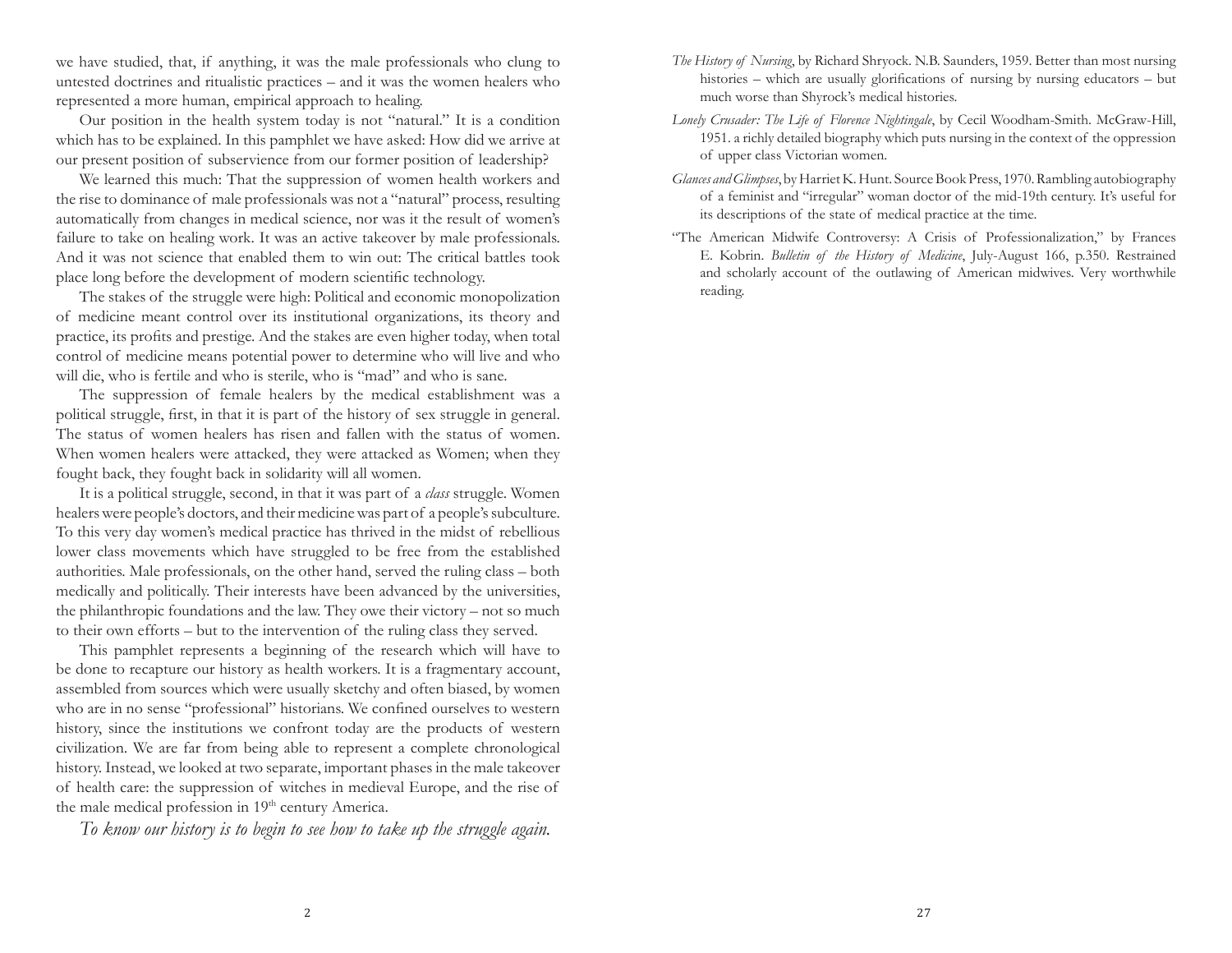## **Bibliography**

- *The Manufacture of Madness*, by Thomas Szasz, M.D., Delta books, 1971. Szasz asserts that institutional psychiatry is the modern version of the with-hunts, with the patient in the role of the witch. We are indebted to home for first presenting witchcraft in the context of struggle between professionals and lay healers. See especially the chapter on "The Witch as Healer."
- *Satanism and Witchcraft*, by Jules Michelet. The Citadel Press, 1939. A mid-19th century work by a famous French historian. A vivid book on the Middle Ages, superstition and the Church, with a discussion of "Satan as physician."
- The Malleus Maleficarum, by Heinrich Kramer and James Sprenger, translated by Rev. Montague Summers. The Pushkin Press, London, 1928. Difficult medieval writing, but by far the best source for the day-to-day operations of the witch-hunts, and for insights into the mentality of the witch-hunter.
- *The History of Witchcraft and Demonology*, by Rev. Montague Summers. University Books, New York, 1956. Written in the 1920's by a Catholic priest and defender of the witch-hunts. Attacks the witch as "heretic," "anarchist," and "bawd."
- *Witchcraft*, by Pennethrone Hughes. Penguin Books, 1952. A general introduction and survey.
- *Women Healers in Medieval Life and Literature*, by Muriel Joy Hughes. Books for Libraries Press, Freeport, New York, 1943. A conservatively written book, with good information on the state of academic medicine and on women lay doctors and midwives. Unfortunately, it dismisses the whole question of witchcraft.
- *The Witch-Cult in Western Europe*, by Margaret Alice Murray. Oxford University Press, 1921. Dr. Murray was the first person to present the anthropological view, now widely accepted, that witchcraft represented, in part, the survival among the people of a pre-Christian religion.
- *A Mirror of Witchcraft*, by Christina Hole. Chatto and Windus, London, 1957. A sourcebook of extracts from trial reports and other writings, mostly from English witch trials of the 16th and 17th centuries.
- *The Formations of the American Medical Profession: The Role of Institutions, 1780-1860*, by Joesph Kett. Yale University Press, 1968. Conservative point of view, but full of scattered information on lay healers. He discusses the politically radical nature of the Popular Health Movement in Chapter Four.
- *Medicine In America: Historical Essays*, by Richard H. Shryock. Johns Hopkins Press, 1966. A readable, wide-ranging and fairly liberal book. See especially the chapters in "Women in American Medicine" and "The Popular Health Movement."
- *American Medicine and the Public Interest*, by Rosemary Stevens. Yale University Press, 1971. Long and dry, but useful for the early chapters on the formation of the American medical profession and the role of the foundations.
- *Medical Education in the US and Canada*, by Abraham Flexner, Carnegie Foundation, 1910. (Available from University Microfilms, Ltd., Ann Arbor.) The famous "Flexner Report" that changed the face of American medical education. Some reasonable proposals, but amazing elitism, racism, and sexism.

# **Witches and Medicine in the Middle Ages**

Witches lived and were burned long before the development of modern medical technology. The great majority of them were lay healers serving the peasant population, and their suppression marks one of the opening struggles in the history of man's suppression of women as healers.

The other side of the suppression of witches as healers was the creation of <sup>a</sup> new male medical profession, under the protection and patronage of the ruling classes. This new European medical profession played an important role in the witch-hunts, supporting the witches' persecutors with "medical" reasoning.

. . .Because the Medieval Church, with the support of kings, princes and secular authorities, controlled medical education and practice, the Inquisition [witch hunts] constituted, among other things, an early instance of the "professional" repudiating the skills and interfering with the rights of the "nonprofessional" to minister to the poor. (Thomas Szasz)

The witch-hunts left a lasting effect: An aspect of the female has ever since been associated with the witch, and an aura of contamination has remained – especially around the midwife and other women healers. This early and devastating exclusion of women from independent healing roles was a violent precedent and a warning: It was to become a theme of our history. The women's health movement of today has ancient roots in the medieval covens, and its opponents have as their ancestors those who ruthlessly forced the elimination of witches.

#### **The Witch Craze**

The age of witch-hunting spanned more than four centuries (from the  $14<sup>th</sup>$  to the 17<sup>th</sup> century) in its sweep from Germany to England. It was born in feudalism and lasted – gaining in virulence – well into the "age of reason." The witch-craze took different forms at different times and places, but never lost its essential character: that of a ruling class campaign of terror directed against the female peasant population. Witches represented a political, religious and sexual threat to the Protestant and Catholic churches alike, as well as to the state.

The extent of the witch-craze is startling: In the late  $15<sup>th</sup>$  and early  $16<sup>th</sup>$  centuries there were thousand upon thousands of executions – usually live burnings at the stake – in Germany, Italy, and other countries. In the mid-sixteenth century the terror spread to France, and finally to England. One writer has estimated the number of executions at an average of 600 a year for certain German cities – or two a day, "leaving out Sundays." Nine-hundred witches were destroyed in a single year in the Wertzberg area, and a thousand in and around Como. At Toulouse, four-hundred were put to death in a day. In the Bishopric of Trier, in 1585, two villages were left with only one female inhabitant each. Many writers have estimated the total number killed to have been in the millions. Women made up some 85 percent of those executed – old women, young women and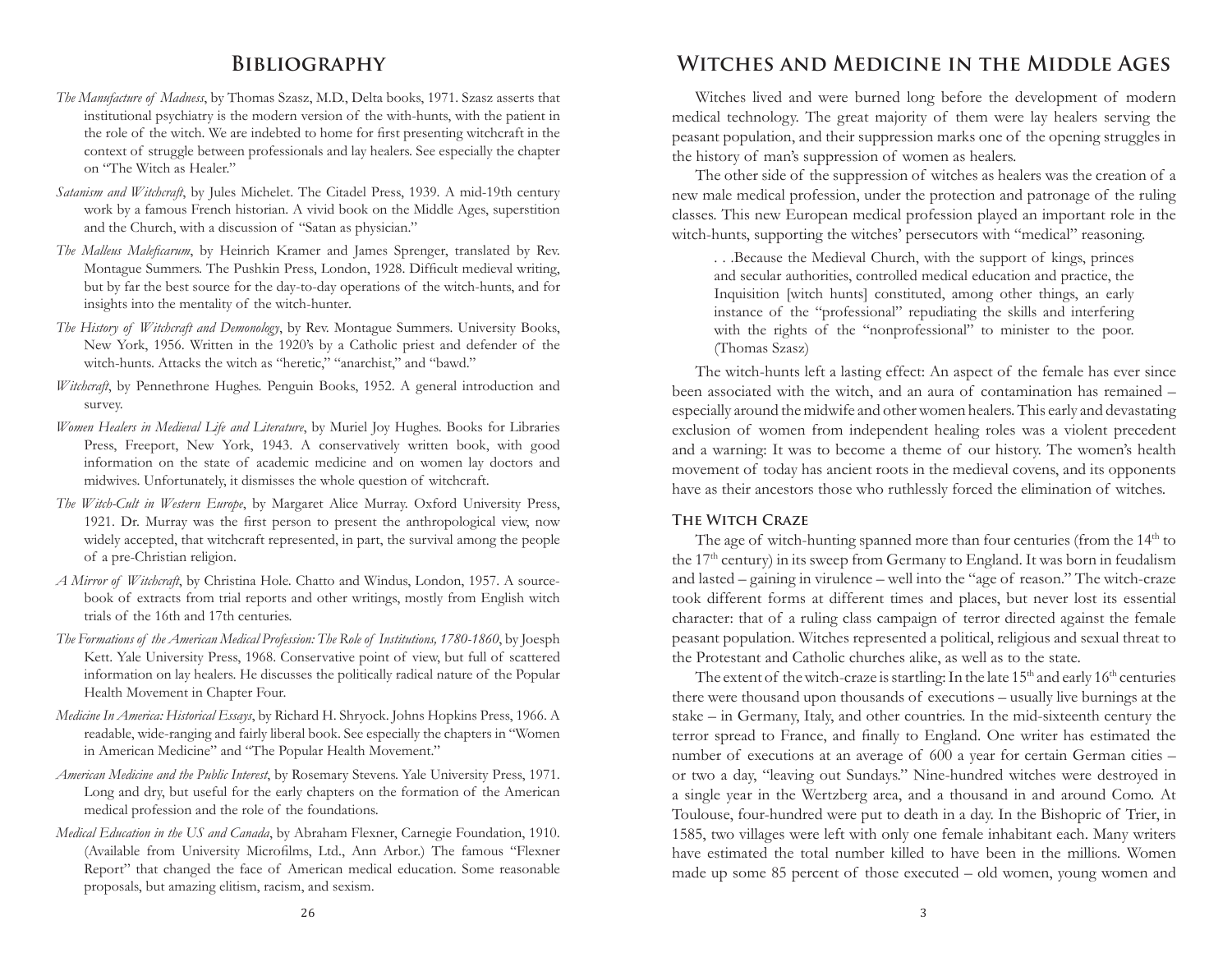#### children\*

*Their scope alone suggests that the witch hunts represent a deep-seated social phenomenon which goes far beyond the history of medicine. In locale and timing, the most virulent witch hunts were associated with period of great social upheaval shaking feudalism at its roots – mass peasant uprisings and conspiracies, the beginnings of capitalism and the rise of Protestantism. There is fragmentary evidence – which feminists ought to follow up – suggesting that in some areas witchcraft represented a female-led peasant rebellion. Here we can't attempt to explore the historical context of the witch hunts in any depth. But we do have to get beyond some common myths about the witch-craze – myth which rob the "witch" of any dignity and put the blame on her and the peasants she served.*

*Unfortunately, the witch herself – poor and illiterate – did not leave us her story. It was recorded, like all history, by the educated elite, so that today we know the witch only through the eyes of her persecutors.*

Two of the most common theories of the witch hunts are basically *medical* interpretations, attributing the witch craze to unexplainable outbreaks of mass hysteria. One version has it that the peasantry went mad. According to this, the witch-craze was an epidemic of mass hatred and panic cast in images of a bloodlusty peasant mob bearing flaming torches. Another psychiatric interpretation holds that the witches themselves were insane. One authoritative psychiatrist, Gregory Zilboorg, wrote that:

. . . millions of witches, sorcerers, possessed and obsessed were an enormous mass of severe neurotics [and] psychotics . . . for many years the world looked like a veritable insane asylum. . .

But in fact, the witch-craze was neither a lynching party nor a mass suicide by hysterical women. Rather, it followed well-ordered, legalistic procedures. The witch-hunts were well organized campaigns, initiated, financed and executed by Church and State. To Catholic and Protestant witch-hunters alike, the unquestioned authority on how to conduct a witch hunt was the *Malleus Maledficarum*, or *Hammer of Witches*, written in 1484 by the reverends Kramer and Sprenger (the "beloved sons" of Pope Innocent VII). For three centuries this sadistic book lay on the bench of every judge, every witch-hunter. In a long section on judicial proceedings, the instructions make it clear how the "hysteria" was set off.

The job of initiating a witch trail was to be performed by either the Vicar (priest) or Judge of the County, who was to post a notice to:

. . . direct, command, require and admonish that within the space of twelve days. . . that they should reveal it unto us if anyone know, see or have heard that any person is reported to be a heretic or a witch, or if any is suspected especially of such practices that cause injury to men, cattle, or the fruits of the earth, to the loss of the State.

Anyone failing to report a witch faced both excommunication and a long list

the backs of their less privileged sisters – midwives, nurses and lay healers. Our goal today should never to be to open up the exclusive medical profession to women, but to open up medicine – to all women.

This means that we must begin to break down the distinctions and barriers between women health workers and women consumers. We should build shared concerns: Consumers aware of women's needed as workers, workers in touch with women's needs as consumers. Women workers can play a leadership role in collective selfhelp and self-teaching projects, and in attacks on health institutions. But they need support and solidarity from a strong women's consumer movement.

Our oppression as women health workers today is inextricably linked to our oppression as women. Nursing, our predominate role in the health system, is simply a workplace extension of our roles as wife and mother. The nurse is socialized to believe that rebellion violates not only her "professionalism," but her very femininity. This means that the male medical elite had a very special stake in the maintenance of sexism in the society at large: Doctors are the bosses in an industry where the workers are primarily women. Sexism in the society at large insures that the female majority of the health workforce are "good" workers – docile and passive. Take away sexism and you take away one of the mainstays of the health hierarchy.

What this means to us in practice is that in the health system there is no way to seperate worker organizing from feminist organizing. To reach out to women health workers as workers is to reach out to them as women.

<sup>\*</sup>We are omitting from this discussion any mention of the New England witch trials in the 1600's. These trials occurred on a relatively small scale, very late in the history of witch-hunts, and in an entirely different social context than the earlier European with-craze.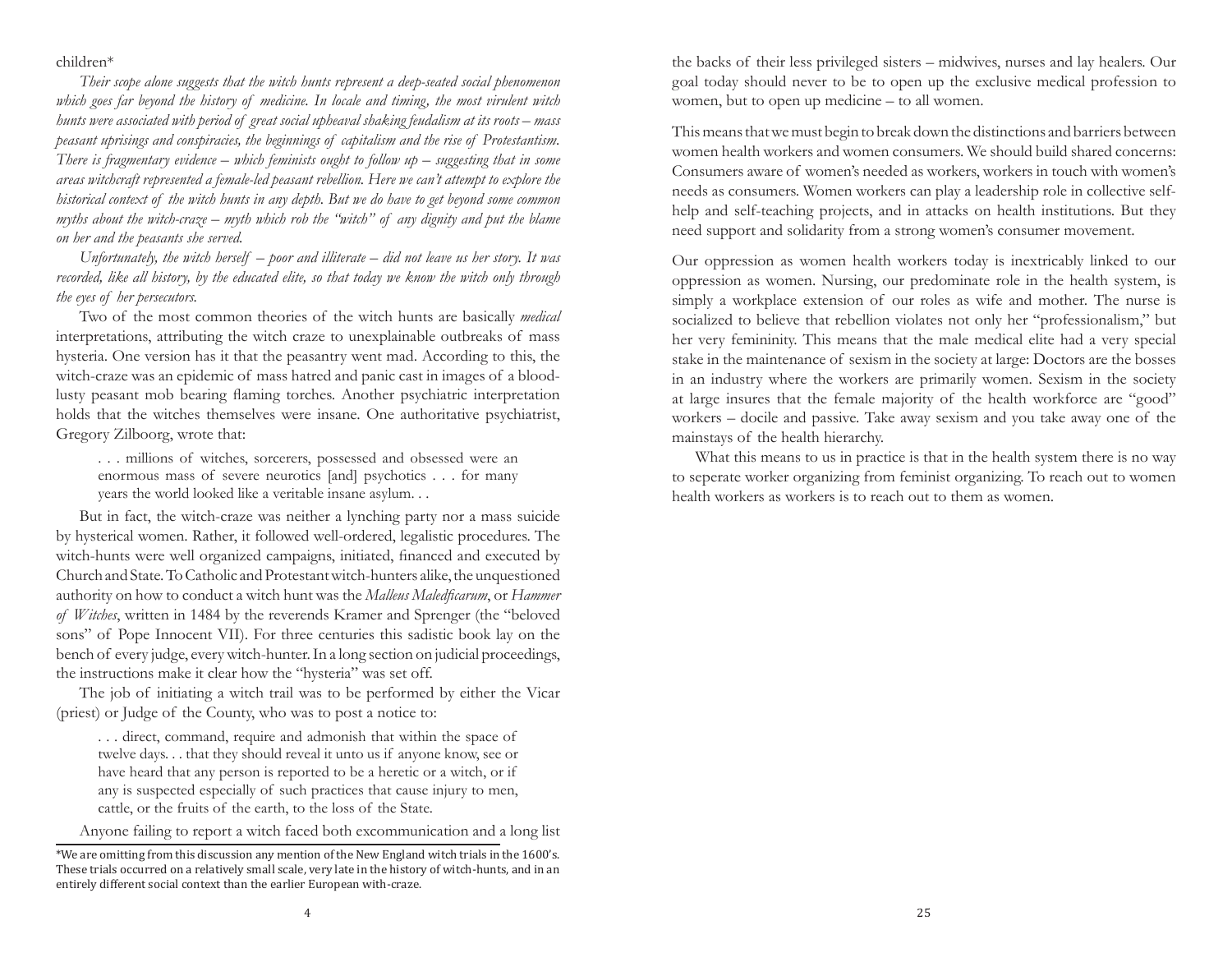# **Conclusion**

We have our own moment of this history to work out, our own struggles. What can we learn from the past that will help us –in a Women's Health Movement– today?

These are some of our conclusions:

We have not been passive bystanders in the history of medicine. The present system was born in and shaped by the competition between male and female healers. The medical profession in particular is not just another institution which happens to discriminate against us: It is a fortress designed and erected to exclude us. This means to us that the sexism of the health system is not incidental, nor just the reflection of the sexism of society in general or the sexism of individual doctors. It is historically older than medical science itself; it is deep-rooted, institutional sexism.

Our enemy is not just "men" or their individual male chauvinism: It is the whole class system which enabled male, upper class healers to win out and which forced us into subservience. Institutional sexism is sustained by a class system which supports male power.

There is no historically consistent justification for the exclusion of women from healing roles. Witches were attacked for being pragmatic, empirical and immoral. But in the 19th century the rhetoric reversed: Women became too unscientific, delicate and sentimental. The stereotypes change to suit male convenience – we don't, and there is nothing in our "innate feminine nature" to justify our present subservience.

Men maintain their power in the health system through their monopoly of scientific knowledge. We are mystified by science, taught to believe that it is hopelessly beyond our grasp. In our frustration, we are sometimes tempted to reject science, rather than to challenge the men who hoard it. But medical science could be a liberating force, giving us real control over our own bodies and power in our lives as health workers. At this point in our history, every effort to take hold of and share medical knowledge is a critical part of the struggle – knowyour-body courses and literature, self-help projects, counseling, women's free clinics.

Professionalism in medicine is nothing more than the institutionalization of a male upper class monopoly. We must never confuse professionalism with expertise. Expertise is something to work for and to share; professionalism is – by definition – elitist and exclusive, sexist, racist, and classist. In the American past, women who sought formal medical training were too ready to accept the professionalism that went with it. They made their gains in status – but only on

of temporal punishments.

If this threatening notice exposed at least one witch, her trial could be used to unearth several more. Kramer and Sprenger gave detailed instructions about the use of tortures to force confessions and further accusations. Commonly, the accused was striped naked and shaved of all her body hair, then subjected to thumb-screws and the rack, spikes and bone-crushing "boots," starvation and beatings. The point is obvious: The witch-craze did not arise spontaneously in the peasantry. It was a calculated ruling class campaign of terrorization.

#### **The Crimes of The Witches**

Who were the witches, then, and what were their "crimes" that could arouse such vicious upper class suppression? Undoubtedly, over the centuries of witch hunting, the charge of "witchcraft" came to cover a multitude of sins ranging from political subversion and religious heresy to lewdness and blasphemy. But three central accusations emerge repeatedly in the history of witchcraft throughout northern Europe: First, witches were accused of every conceivable sex crime against men. Quite simply, they are "accused" of female sexuality. Second, they are accused of being organized. Third, they are accused of having magical powers affecting health – of harming, but also of healing. They were often charged specifically with possessing medical and obstetrical skills.

First, consider the charge of sexual crimes. The medieval Catholic Church elevated sexism to a point of principle: The *Malleus* declares, "When a woman thinks alone, she thinks evil." The misogyny of the Church, if not proved by the witch-craze itself, is demonstrated by its teaching that in intercourse the male deposits in the female a homunculus, or "little person," complete with soul, which is simply housed in the womb for nine months, without acquiring any attributes of the mother. The homunculus is not really safe, however, until it reaches the male hands again, when a priest baptizes it, ensuring the salvation of its immortal soul. Another depressing fantasy of some medieval religious thinkers was that upon resurrection all human beings would be reborn as men!

The Church associated women with sex, and all pleasure in sex was condemned, because it could only come from the devil. Witches were supposed to have gotten pleasure from copulation with the devil (despite the icy-cold organ he was reputed to possess) and they in turn infected men. Lust in either man or wife, then, was blamed on the female. On the other hand, witches were accused of making men impotent and causing their penises to disappear. As for female sexuality, witches were accused, in effect, of giving contraceptive aid and performing abortions:

Now there are, as it is said in the Papal Bull, seven methods by which they infect with witchcraft the venereal act and the conception of the womb: First, by inclining the minds of men to inordinate passion; second, by obstructing their generative force; third, by removing the members accommodated to that act; fourth, by changing men into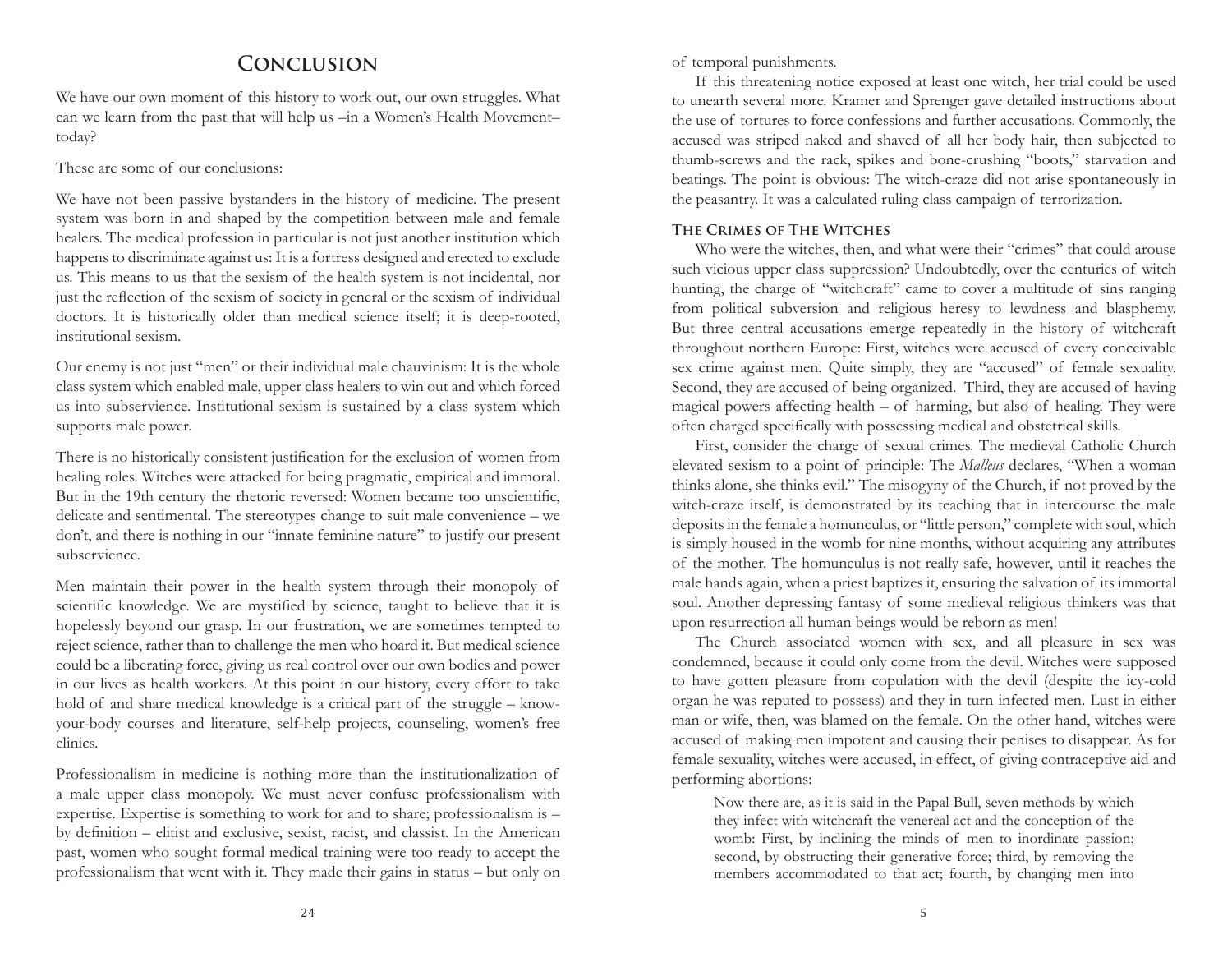beasts by their magic act; fifth, by destroying the generative force of women; sixth, by procuring abortion; seventh, by offering children to the devils, besides other animals and fruits of the earth which they work much harm. (*Malleus Malefi carum)*

In the eyes of the Church, all witches' power was ultimately derived from her sexuality. Her career began with sexual intercourse with the devil. Each witch was confirmed at a general meeting (the witches' Sabbath) at which the devil presided, often in the form of a goat, and had intercourse with the neophytes. In return for her powers, the witch promised to serve him faithfully. (In the imagination of the Church even evil could only be thought of as ultimately maledirected!) As the *Malleus* makes clear, the devil almost always acts through the female, just as he did in Eden:

All witchcraft comes from carnal lust, which in women is insatiable. . .

Wherefore for the sake of fulfilling their lust they consort with devils. . . it is sufficiently clear that it is not matter for wonder that there are more women then men found infected with the heresy of witchcraft. . . And blessed by the Highest Who has so far preserved the male sex

from so great a crime. . .

Not only were the witches women – they were women who seemed to be organized into an enormous secret society. A witch who was a proved member of the "Devil's party" was more dreadful than one who had acted alone, and the witch-hunting literature is obsessed with the question of what went on at the witches "Sabbaths." (Eating of unbaptized babies? Bestialism and mass orgies? So went their lurid speculations. . .)

*In fact, there is evidence that women accused of being witches did meet locally in small groups and that these groups came together in crowds of hundreds or thousands on festival*  days. Some writers speculate that the meetings were occasions for pagan religious worship. *Undoubtedly the meetings were also occasions for trading herbal lore and passing on the news. We have little evidence about the political significance of either' organizations, but it's hard to imagine that they weren't connected to the peasant rebellions of the time. Any peasant organization, just by being an organization, would attract dissidents, increase communication between villages, and build a spirit of collectivity and autonomy among the peasants.*

#### **Witches as Healers**

We come now to the most fantastic accusation of all: The witch is accused of not only of murdering and poisoning, sex crimes and conspiracy – but of *helping and healing*. As a leading English witch-hunter put it:

For this must always be remembered, as a conclusion, that by witches we understand not only those which kill and torment, but all Diviners, Charmers, Jugglers, all Wizards, commonly called wise men and wise women. . . and in the same number we reckon all good Witches, which do not hurt but good, which do not spoil and destroy, but save and deliver. . . It were a thousand times better for the land if all Witches, but especially the blessing Witch, might suffer death.

#### **The Doctor Needs A Nurse**

Of course, the women's movement was not in a position to decide on the future of nursing anyway. Only the medical profession was. At first, male doctors were a little skeptical about the new Nightingale nurses – perhaps suspected that this was just a more feminine attempt to infiltrate medicine. But they were soon won over by the nurses' unflagging obedience. (Nightingale was a little obsessive on this point. When she arrived in the Crimea with her newly trained nurses, the doctors at first ignored them all. Nightingale refused to let her women lift a finger to help the thousands of sick and wounded soldiers until the doctors gave an order. Impressed, the doctors finally relented and set the nurses to cleaning up the hospital.) To the beleaguered doctors of the 19<sup>th</sup> century, nursing was a godsend: here at last was a kind of health worker who did not want to compete with "regulars," did not have a medical doctrine to push, and who seemed to have no other mission in life but to serve.

While the average regular doctor was making nurses welcome, the new scientific practitioners of the early 20<sup>th</sup> century were making them *necessary*. The new, post-Flexner physician was even less likely than his predecessors to stand around and watch the progress of his "cure." He diagnosed, he prescribed, he moved on. He would not waste his talents, or his expensive academic training in the tedious details of bedside care. For this he needed a patient, obedient helper, someone who was not above the most menial tasks, in short, a nurse.

Healing, in its fullest sense, consists of both curing and caring, doctoring *and* nursing. The old lay healers of an earlier time had combined both functions, and were valued for both. (For example, midwives not only presided at the delivery, but lived in until the new mother was ready to resume care of her children.) But with the development of scientific medicine, and the modern medical profession, the two functions were split irrevocably. Curing became the exclusive province of the doctor; caring was relegated to the nurse. All credit for the patient's recovery went to the doctor and his "quick fix," for only the doctor participated in the mystique of Science. The nurse's activities, on the other hand, were barely distinguishable from those of a servant. She had no power, no magic, and no claim to the credit.

Doctoring and nursing arose as complementary functions, and the society which defined nursing as feminine could readily see doctoring as intrinsically "masculine." If the nurse was idealized Woman, the doctor was idealized Man – combining intellect and action, abstract theory and hard-headed pragmatism. The very qualities which fitted Woman for nursing barred her from doctoring, and vice versa. Her tenderness and innate spirituality were out of place in the harsh, linear world of science. His decisiveness and curiosity made him unfit for long hours of patient nurturing.

These stereotypes have proved to be almost unbreakable. Today's healers of the American Nursing Association may insist that nursing is no longer a feminine vocation but a neuter "profession." They may call for more male nurses to change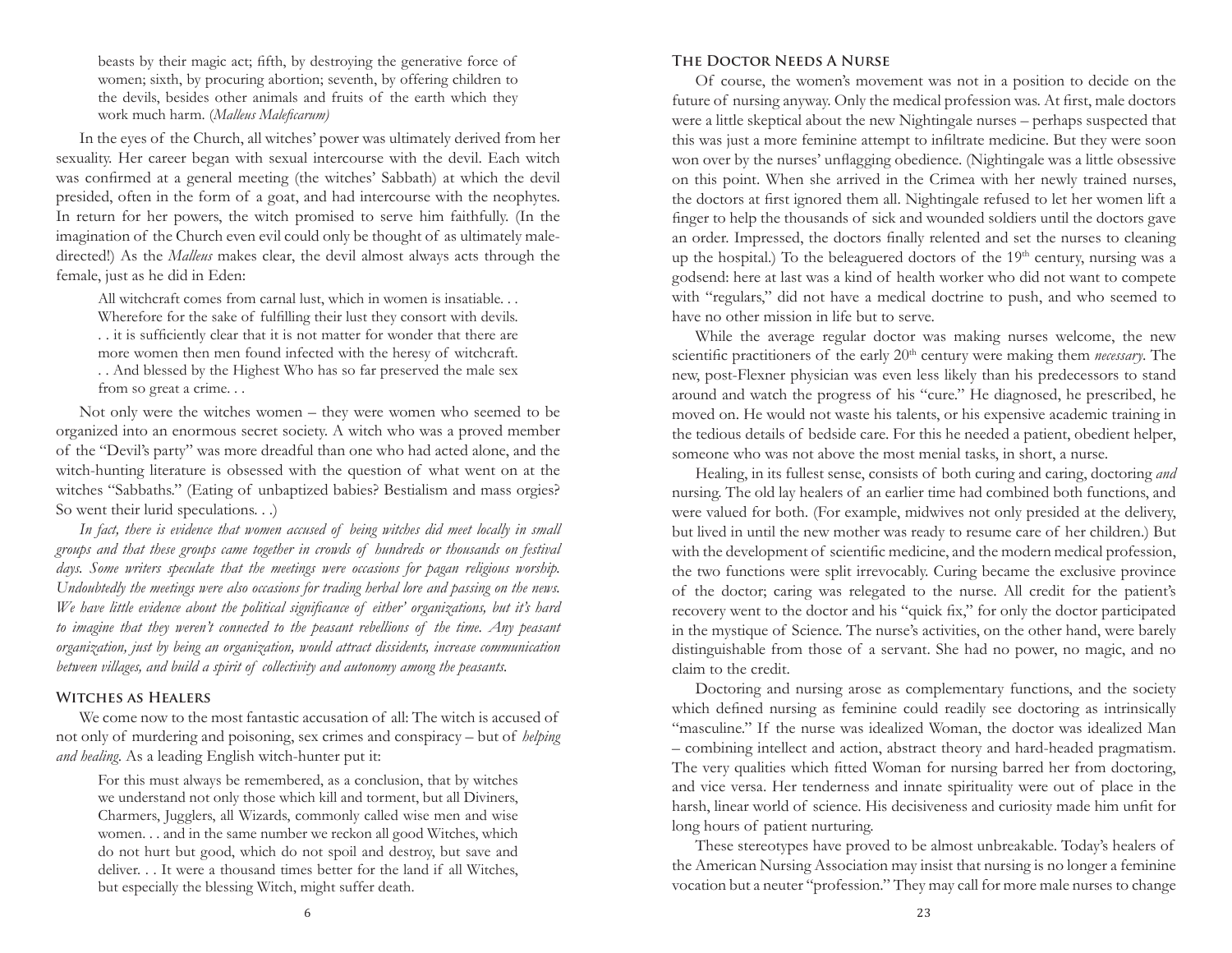were taught such upper class graces as tea pouring, art appreciation, etc. Practical nurses are still taught to wear girdles, use make-up, and in general mimic the behavior of <sup>a</sup>"better" class of women.)

But the Nightingale nurse was not just the projection of upper class ladyhood onto the working world: She embodied the very spirit of femininity as defined by sexist Victorian society – she was Woman. The inventors of nursing saw it as a natural vocation for women, second only to motherhood. When a group of English nurses proposed that nursing model itself after the medical profession, with exams and licensing, Nightingale responded that ". . . nurses cannot be registered and examined *any more than a mother*." Or, as one historian of nursing put it, nearly a century later, "Woman is an instinctive nurse, taught by Mother Nature"(Victor Robinson, M.D. *White Caps, The Story of Nursing*). If women were instinctive nurses, they were not, in the Nightingale view, instinctive doctors. She wrote of the few female physicians of her time: "They have only tried to be men, and they have succeeded only in being third-rate men." Indeed, as the number of nursing students rose in the late 19<sup>th</sup> century, the number of female medical students began to decline. Woman had found her place in the health system.

Just as the feminist movement had not opposed the rise of medical professionalism, it did not challenge nursing as an oppressive female role. In fact, feminists of the late  $19<sup>th</sup>$  century were themselves beginning to celebrate the nurse/mother image of femininity. The American women's movement had given up the struggle for full sexual equality to focus exclusively on the vote, and to get it, they were ready to adopt the most sexist tenets of Victorian ideology: Women need the vote, they argued, not because they are human, but because they are Mothers. "Woman is the mother of the race," gushed Boston feminist Julia Ward Howe, "the guardian of its helpless infancy, its earliest teacher, its most zealous champion. Woman is also the homemaker, upon her devolve the details which bless and beautify family life." And so on in paeans too painful to quote.

The women's movement dropped its earlier emphasis on opening up the professions to women: Why forsake Motherhood for the petty pursuits of males? And of course the impetus to attack professionalism itself as inherently sexist and elitist was long since dead. Instead, they turned to professionalizing women's natural functions. Housework was glamourized in the new discipline of "domestic science." Motherhood was held out as a vocation requiring much the same preparation and skill as nursing or teaching.

So while some women were professionalizing women's domestic roles, others were "domesticizing" professional roles, like nursing, teaching and, later, social work. For the woman who chose to express her feminine drives outside the home, these occupations were presented as simple extensions of women's "natural" domestic role. Conversely the woman who remained at home was encouraged to see herself as a kind of nurse, teacher and counselor practicing within the limits of the family. And so the middle class feminists of the late 1800's dissolved away some of the harsher contradictions of sexism.

Witch-healers were often the only general medical practitioners for a people who had no doctors and no hospitals and who were bitterly afflicted with poverty and disease. In particular, the association of the witch and the midwife was strong: "No one does more harm to the Catholic Church than midwives," wrote witch-hunters Kramer and Sprenger.

The Church itself had little to offer the suffering peasantry:

On Sundays, after Mass, the sick came in scores, crying for help,– and words were all they got: "You have sinned, and God is afflicting you, thank him; you will suffer so much the less torment in the life to come. Endure, suffer, die. Has not the Church its prayers for the dead?"(Jules Michelet)

When faced with the misery of the poor, the Church turned to the dogma that experience in the world is fleeting and unimportant. But there was a double standard at work, for the Church was not against medical care for the upper class. Kings and nobles had their court physicians who were men, sometimes even priests. The real issue was control: Male upper class healing under the auspices of the Church was acceptable, female healing as part of a peasant subculture was not.

The Church saw its attack on peasant healers as an attack on *magic*, not medicine. The devil was believed to have real power on earth, and the use of that power by peasant women – whether for good or evil – was frightening to the Church and State. The greater their satanic powers to help themselves, the less they were dependent on God and the Church and the more they were potentially able to use their powers against God's order. Magic charms were thought to be at least as effective as prayers in healing the sick, but prayer was Church-sanctioned and controlled while incantations and charms were not. Thus magic cures, even when successful, were an accursed interference with the will of God, achieved with the help of the devil, and the cure itself was evil. There was no problem distinguishing God's cures from the devil's, for obviously the Lord would work through priests and doctors rather than through peasant women.

The wise woman, or witch, had a host of remedies which had been tested in years of use. Many of the herbal remedies developed by witches still have their place in modern pharmacology. They had pain-killers, digestive aids and antiinflammatory agents. They used ergot for the pain of labor at a time when the Church held that pain in labor was the Lord's just punishment for Eve's original sin. Ergot derivatives are the principle drugs used today to hasten labor and aid in the recovery from childbirth. Belladonna – still used today as an antispasmodic – was used by witch-healers to inhibit uterine contractions when miscarriage threatened. Digitalis, still an important drug in treating heart ailments, is said to have been discovered by an English witch. Undoubtedly many of the witches' other remedies were purely magical, and owed their effectiveness – if they had any – to their reputation.

The witch-healer's methods were as great a threat (to the Catholic Church, if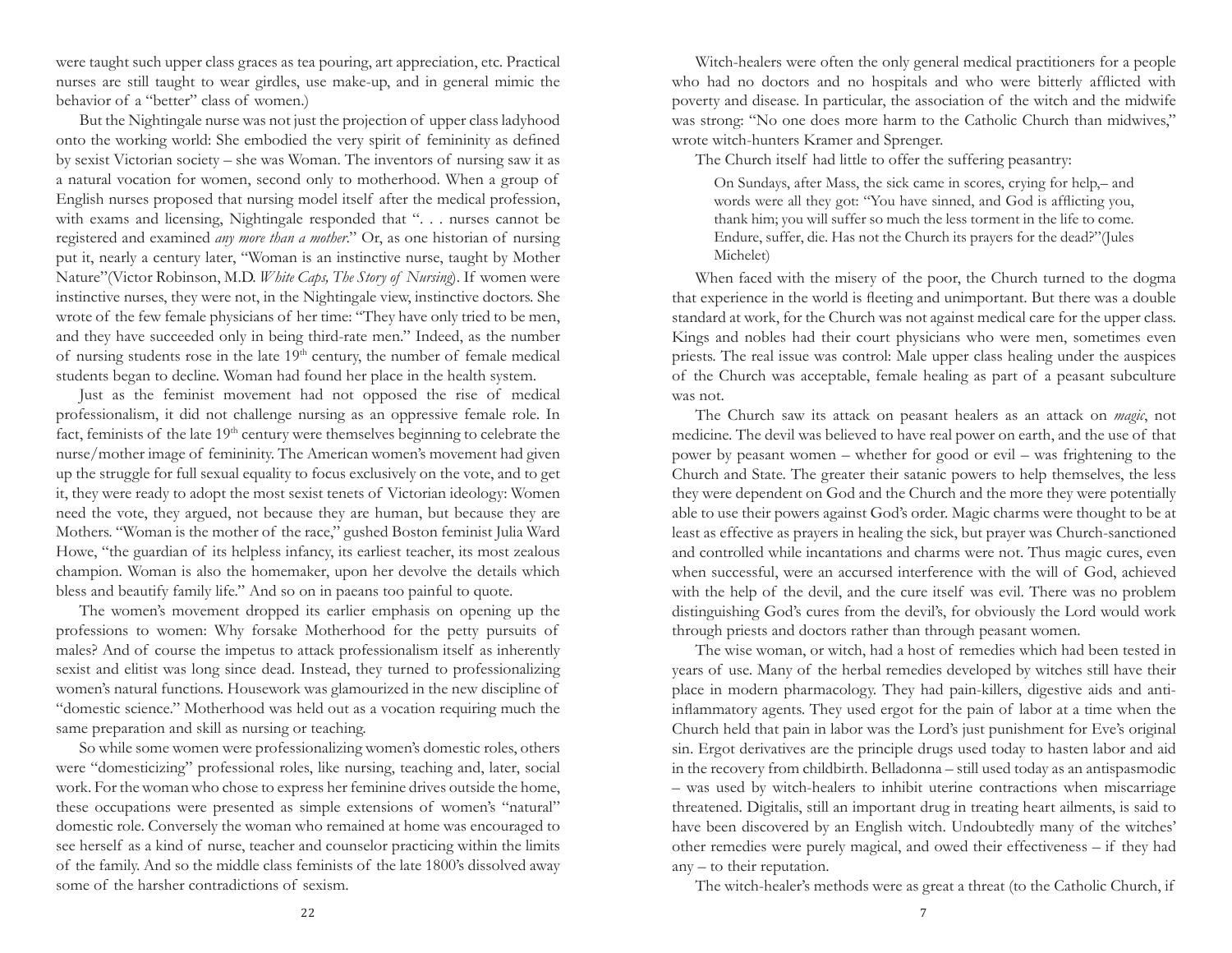not the Protestant) as her results, for the witch was an empiricist: She relied on her senses rather than on faith or doctrine, she believed in trial and error, cause and effect. Her attitude was not religiously passive, but actively inquiring. She trusted her ability to find ways to deal with disease, pregnancy and childbirth – whether through medications or charms. In short, her magic was the science of her time.

The Church, by contrast, was deeply anti-empirical. It discredited the value of the material world, and had a profound distrust of the senses. There was no point in looking for natural laws that govern physical phenomenon, for the world was created anew by God in every instant. Kramer and Sprenger, in the *Malleus*, quote St. Augustine on the deceptiveness of the senses:

. . . Now the motive of the will is something perceived through the senses or intellect, both of which are subject to the power of the devil. For St. Augustine says in Book 83: This evil, which is of the devil, creeps in by all the sensual approaches; he places himself in figures, he adapts himself to colors, he attaches himself to sounds, he lurks in angry and wrongful conversation, he abides in smells, he impregnates with flavours and fills with certain exhalations all the channels of the understanding.

The senses are the devil's playground, the arena into which he will try to lure men away from Faith and into conceits of the intellect or the delusions of carnality.

In the persecution of the witch, the anti-empiricist and the misogynist, anti-sexual obsession of the Church coincide: Empiricism and sexuality both represent a surrender to the senses, a betrayal of faith. The witch was a triple threat to the Church: She was a woman, and not ashamed of it. She appeared to be part of an organized underground of peasant women. And she was a healer whose practice was based in empirical study. In the face of the repressive fatalism of Christianity, she held out the hope of change in this world.

#### **The Rise of European Medical Profession**

While witches practiced among the people, the ruling classes were cultivating their own breed of secular healers: the university-trained physicians. In the century that preceded the beginning of the "witch-craze"– the  $13<sup>th</sup>$  century – European medicine became fi rmly established as a secular science and a *profession*. The medical profession was actively engaged in the elimination of female healers – the exclusion from the universities, for example– long before the witch-hunts began.

For eight long centuries, from the  $5<sup>th</sup>$  to the  $13<sup>th</sup>$ , the other-worldly, antimedical stance of the Church had stood in the way of the development of medicine as a respectable profession. Then, in the  $13<sup>th</sup>$  century, there was a revival of learning, touched off by contact with the Arab world. Medical schools appeared in the universities, and more and more young men of means sought medical training. The church imposed strict controls on the new profession, and

the old camp-follower "nurses" with a bevy of disciplined, sober, middle-aged ladies. Dorothy Dix, an American hospital reformer, introduced the new breed of nurses in the Union hospitals of the civil War.

The new nurse – "the lady with the lamp," selflessly tending the wounded – caught the popular imagination. Real nursing schools began to increase to keep pace with the needs of medical education. Medical students needed hospitals to train in; good hospitals, as the doctors were learning, needed good nurses.

In fact, the first American nursing schools did their best to recruit actual upper class women as students. Miss Euphemia Van Rensselear, of an old aristocratic New York family, graced Bellevue's first class. And at Johns Hopkins, where Isabel Hampton trained nurses at the University hospital, a leadering doctor could only complain that:

Miss Hampton had been most successful in getting probationers [students] of the upper class; but unfortunately, she selects them altogether for their good looks and the House staff is by this time in a sad state.

Let us look a little more closely at the women who invented nursing, because, in a very real sense, nursing as we know it today is the product of their oppression as upper class Victorian women. Dorothy Dix was an heiress of substantial means. Florence Nightingale and Louisa Shuyler (the moving force behind the creation of America's first Nightingale-style nursing school) were genuine aristocrats. They were refugees from the enforced leisure of Victorian ladyhood. Dix and Nightingale did not begin to carve out their reform careers until they were in their thirties, and faced with the prospect of a long, useless spinsterhood. They focused their energies on the care of the sick because this was a "natural" and acceptable interest for ladies of their class.

Nightingale and her immediate disciples left nursing with the indelible stamp of their own class biases. Training emphasized character, not skills. The finished products, the Nightingale nurse, was simply the ideal Lady, transplanted from home to hospital, and absolved of reproductive responsibilities. To the doctor, she brought the wifely virtue of absolute obedience. To the patient, she brought the selfless devotion of a mother. To the lower level hospital employees, she brought the firm but kindly discipline of a household manager accustomed to dealing with servants.

But, despite the glamorous "lady with the lamp"image, most of nursing work was just low-paid, heavy-duty housework. Before long, most nursing schools were attracting only women from working class and lower middle class homes, whose only other options were factory or clerical work. But the philosophy of nursing education did not change – after all, the educators were still middle and upper class women. If anything, they toughened their insistence on lady-like character and development, and the socialization of nurses became what it had been for most of the 20<sup>th</sup> century: the imposition of upper class cultural values on working class women. (For example, until recently, most nursing students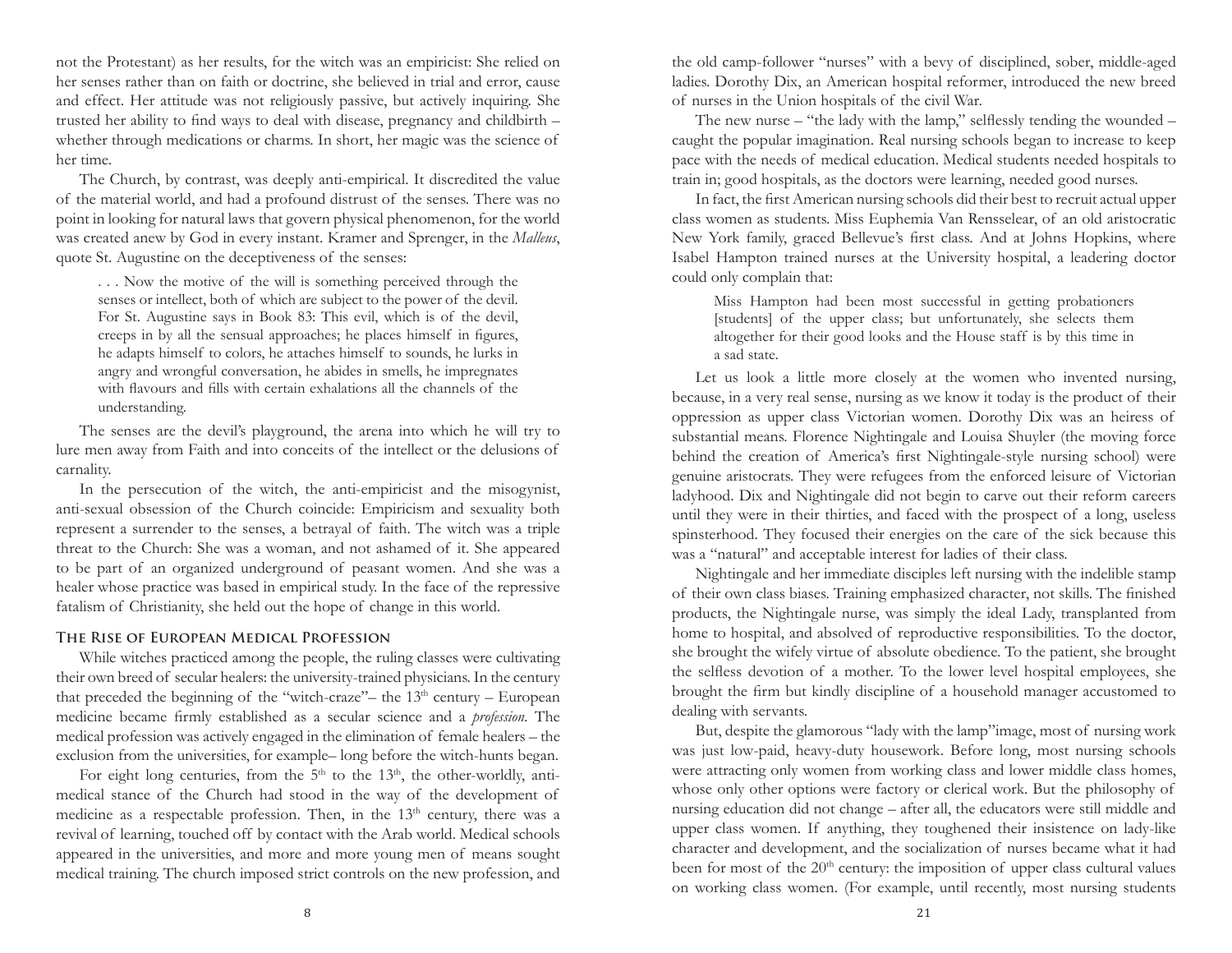Publicly, however, the obstetricians launched their attacks on midwives in the name of science and reform. Midwives were ridiculed as "hopelessly dirty, ignorant and incompetent." Specifically, they were held responsible for the prevalence of puerperal sepsis (uterine infections) and neonatal ophthalmia (blindness due to parental infection with gonorrhea). Both conditions were easily preventable by techniques well within grasp of the least literate midwife (handwashing for puerperal sepsis, and eye drops for the ophthalmia). So the obvious solution for a truly public-spirited obstetrical profession would have been to make the appropriate preventative techniques known and available to the mass of midwives. This is in fact what happened in England, Germany and most other European nations: Midwifery was upgraded through training to become an established, independent occupation.

But the American obstetricians had no real commitment to improved obstetrical care. In fact, a study by a Johns Hopkins professor in 1912 indicated that most American doctors were less competent than the midwives. Not only were the doctors themselves unreliable about preventing sepsis and ophthalmia but they also tended to be too ready to use surgical techniques which endangered mother and child. If anyone, then, deserved a legal monopoly on obstetrical care, it was the midwives, not the MD's. But the doctors had power, the midwives didn't. Under intense pressure from the medical profession, state after state passed laws outlawing midwifery and restricting the practice of obstetrics to doctors. For poor and working class women, this actually meant worse – or no – obstetrical care. (For instance, a study for infant mortality rates in Washington showed an increase in infant mortality in the years immediately following the passage of the law forbidding midwifery.) For the new, male medical profession, the ban on midwives meant one less source of competition. Women had been routed from their last foothold as independent practitioners.

#### **The Lady With The Lamp**

The only remaining occupation for women in health was nursing. Nursing had not always existed as a paid occupation – it had to be invented. In the early  $19<sup>th</sup>$ century, a "nurse" was simply a woman who happened to be nursing someone – a sick child or an aging relative. There were hospitals, and they did employ nurses. But the hospitals of the time served largely as refuges for the dying poor, with only token care provided. Hospital nurses, history has it, were a disreputable lot, prone to drunkenness, prostitution and thievery. And conditions in the hospitals were often scandalous. In the late 1870's a committee investigating New York's Bellevue Hospital could not find a bar of soap on the premises.

If nursing was not exactly an attractive field to women workers, it was a wide open arena for women *reformers*. To reform hospital care, you had to reform nursing, and to make nursing acceptable to doctors and women of "good character," it had to be given a completely new image. Florence Nightingale got her change in battle-front hospitals of the Crimean War, where she replaced

allowed it to develop only within the terms set by Catholic doctrine. Universitytrained physicians were not permitted to practice without calling in a priest to aid and advise them, or to treat a patient who refused confession. By the  $14<sup>th</sup>$  century their practice was in demand among the wealthy, as long as they continued to take pains to show that their attentions to the body did not jeopardize the soul. In fact, accounts of their medical training make it seem more likely that they jeopardized the *body*.

There was nothing in late medieval medical training that conflicted with church doctrine, and little that we would recognize as "science." Medical students, like other scholarly young gentlemen, spent years studying Plato, Aristotle, and Christian theology. Their medical theory was largely restricted to the works of Galen, the ancient Roman physician who stressed the theory of "complexions" or "temperaments" of men, "wherefore the choleric are wrathful, the sanguine are kindly, and melancholic are envious," and so on. While a student, a doctor rarely saw any patients at all, and no experimentation of any kind was taught. Medicine was sharply differentiated from surgery, which was almost everywhere considered a degrading, menial craft, and the dissection of bodies was almost unheard of.

Confronted with a sick person, the university-trained physician had little to go on but superstition. Bleeding was a common practice, especially in the case of wounds. Leeches were applied according to the time, the hour, the air, and other similar considerations. Medical theories were often grounded more in "logic" than in observation: "Some foods brought on good humours, and others, evil humours. For example, nasturtium, mustard, and garlic produced reddish bile; lentils cabbage and the meat of old goats and beeves begot black bile." Incantations, and quasi-religious rituals were thought to be effective: The physician to Edward II, who held a bachelor's degree in theology and a doctorate in medicine from Oxford, prescribed for toothache writing on the jaws of the patient, "In the name of the Father, the Son, and the Holy Ghost, Amen," or touching a needle to a caterpillar and then to the tooth. A frequent treatment for leprosy was a broth made of the flesh of a black snake caught in a dry land among stones.

Such was the state of medical "science" at the time when witch-healers were persecuted for being practitioners of "magic." It was witches who developed an extensive understanding of bones and muscles, herbs and drugs, while physicians were still deriving their prognosis from astrology and alchemists were trying to turn lead into gold. So great was the witches' knowledge that in 1527, Paracelsus, considered the "father of modern medicine," burned his text on pharmaceuticals, confessing that he had "learned from the Sorceress all he knew."

#### **The Suppression of Women Healers**

The establishment of medicine as a profession, requiring university training, made it easy to bar women legally from practice. With few exceptions, the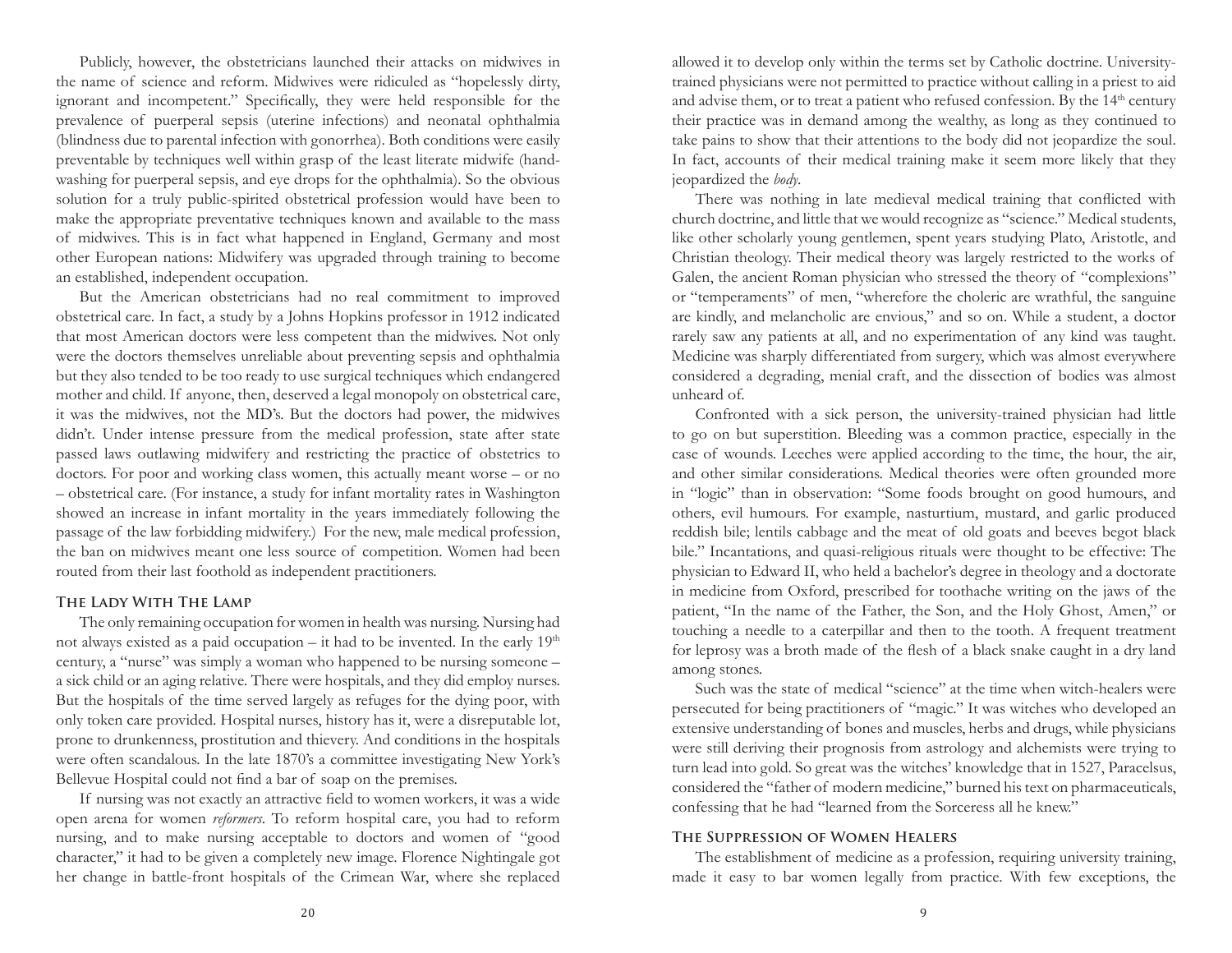universities were closed to women (even to upper class women who could afford them), and licensing laws were established to prohibit all but university-trained doctors from practice. It was impossible to enforce the licensing laws consistently since there was only a handful of university-trained doctors compared to the great mass of lay healers. But the laws *could* be used selectively. Their first target was not the peasant healer, but the better off, literate woman healer who competed for the same urban clientele as that of the university-trained doctors.

Take, for example, the case of Jacoba Felicie, brought to trail in 1322 by the Faculty of Medicine at the University of Paris, on charges of illegal practice. Jacoba was literate and had received some unspecified "special training" in medicine. That her patients were well off is evident that (as they testified in court) they had consulted well-known university-trained physicians before turning to her. The primary accusations brought against her were that:

. . . she would cure the patient of internal illness and wounds or of external abscesses. She would visit the sick assiduously and continue to examine the urine in the manner of physicians, feel the pulse, and touch the body and limbs.

Six witnesses affirmed that Jacoba had cured them, even after numerous doctors had given up, and one patient declared that she was wiser in the art of surgery and medicine than any master physician or surgeon in Paris. But these testimonials were used against her, for the charge was not that she was incompetent, but that – as a woman – she dared to cure at all.

Along the same lines, English physicians sent a petition to Parliament bewailing the "worthless and presumptuous women who usurped the profession" and asking the imposition of fines and long imprisonment" on any woman who attempted to "use the practyse of Fiskyc." By the 14<sup>th</sup> century, the medical profession's campaign against urban, educated women healers was virtually complete throughout Europe. Male doctors had won a clear monopoly over the practice of medicine among the upper classes (except for obstetrics, which remained the province of female midwives even among the upper classes for another three centuries). They were ready to take on a key role in the elimination of the great mass of female healers – the "witches."

The partnership between Church, State and medical profession reached full blood in the witch trials. The doctor was held up the medical "expert," giving an aura of science to the whole proceeding. He was asked to make judgments about whether certain women were witches and whether certain afflictions had been caused by witchcraft. The *Malleus* says: "And if it is asked how it is possible to distinguish whether an illness is caused by witchcraft or some natural physical defect, we answer that the first [way] is by means of the *judgment of doctors*.. ." [emphasis added]. In the witch-hunts, the church explicitly legitimized the doctor's professionalism, denouncing non-professional healing as equivalent to heresy: "If a woman dare to cure *without having studied* she is a witch and must die." (Of course, there wasn't any way for a woman to study.) Finally, the witch-craze

– and hence survive. For the bigger and better schools (i.e. those which already had enough money to begin to institute the prescribed reforms), there was the promise of fat foundation grants. Harvard was one of the lucky winners, and its president could say smugly in 1907, "Gentlemen, the way to get endowments for medicine is to improve medical education." As for the smaller, poorer schools, which included most of the sectarian schools and special schools for blacks and women – Flexner did not consider them worth saving. Their options were to close, or to remain open and face public renunciation in the report Flexner was preparing.

The Flexner Report, published in 1910, was the foundations' ultimatum to American medicine. In its wake, medical schools closed by the score, including six of America's eight black medical schools and the majority of the "irregular" schools which had been a haven for female students. Medicine was established once and for all as a branch of "higher" learning, accessible only through lengthy and expensive university training. It's certainly true that as medical knowledge grew, lengthy training did become necessary. But Flexner and the foundations had no intention of making such training available to the great mass of lay healers and "irregular" doctors. Instead, doors were slammed shut on blacks, to the majority of women and to poor white men. (Flexner in his report bewailed the fact that any "crude boy or jaded clerk" had been able to seek medical training.) Medicine had now become a white, male, middle class occupation.

But it was more than an occupation. It had become, at last, a profession. To be more precise, one particular group of healers, the "regular" doctors, was now *the* medical profession. Their victory was not based on any skills of their own: The run-of-the-mill "regular" doctor did not suddenly acquire a knowledge of medical science with the publication of the Flexner report. But he did acquire the *mystique* of science. So what if his own alma mater had been condemned in the Flexner report; wasn't he a member of the AMA, and wasn't it in the forefront of scientific reform? The doctor had become – thanks to some foreign scientists and eastern foundations – the "man of science": beyond criticism, beyond regulation, very nearly beyond competition.

#### **Outlawing Midwives**

In state after state, new, tough, licensing laws sealed the doctor's monopoly on medical practice. All that was left was to drive out the last holdouts of the old people's medicine – the midwives. In 1910, about 50 percent of all babies were delivered by midwives – most were blacks or working class immigrants. It was an intolerable situation to the newly emerging obstetrical specialty: For one thing, every poor woman who went to a midwife was one more case lost to academic teaching and research. America's vast lower class resources of obstetrical "teaching material" were being wasted on ignorant midwives. Besides which, poor women were spending an estimated \$5 million a year on midwives – \$5 million which could have been going to "professionals."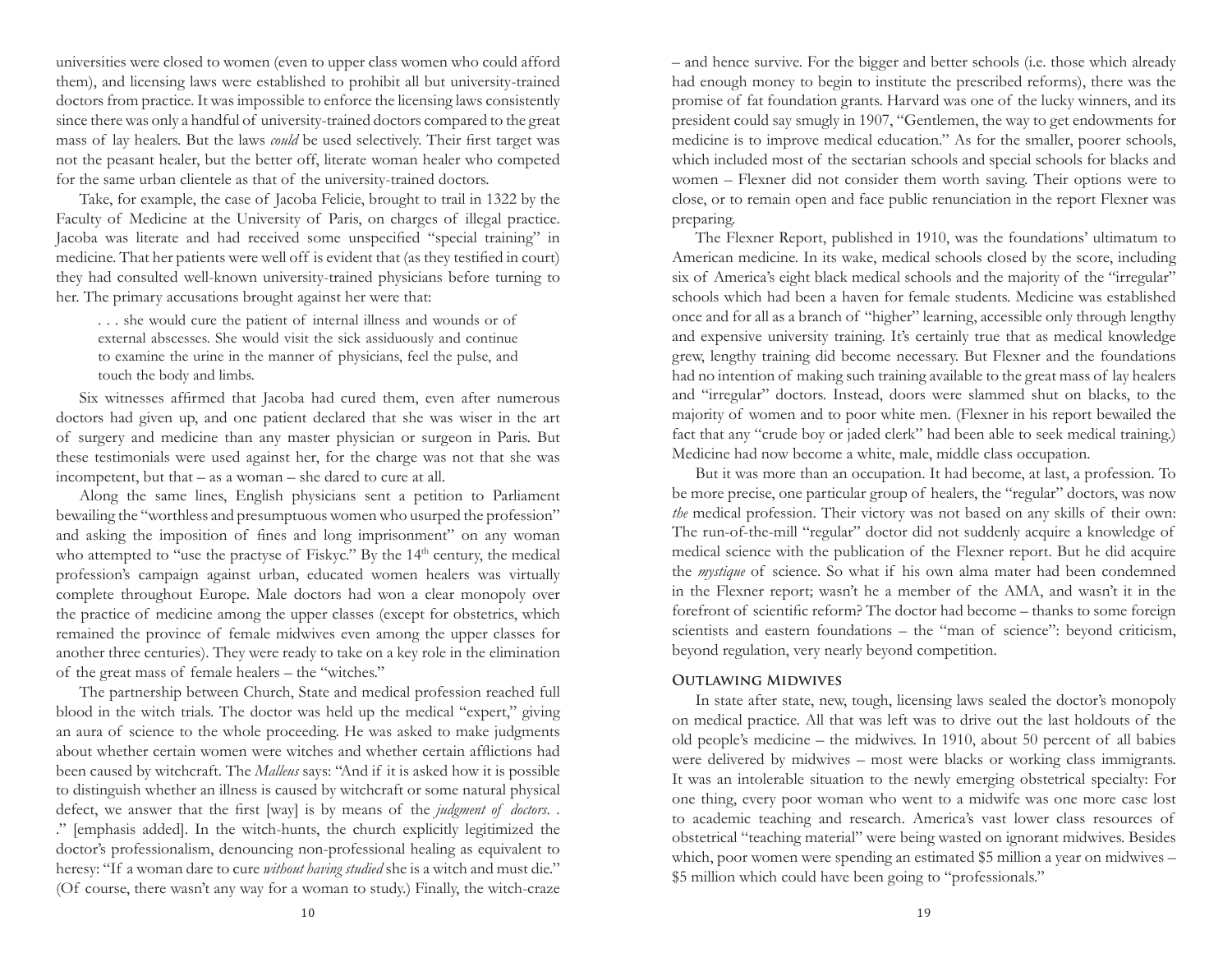does a particular group gain full professional status? In the words of sociologist Elliot Freidson:

A profession attains and maintains its position by virtue of the protection and patronage of some elite segment of society which has been persuaded that there is some special value in its work.

In other words, professions are the creation of the ruling class. To become *the* medical profession, the "regular" doctors needed, above all, ruling class patronage.

By a lucky coincidence for the "regulars," both the science and the patronage became available around the same time, at the turn of the century. French and especially German scientists brought forth the germ theory of disease which provided, for the first time in human history, a rational basis for disease prevention and therapy. While the run-of-the-mill American doctor was still mumbling about "humors" and dosing people with calomel, a tiny medical elite was traveling to German universities to learn the new science. They returned to the US filled with reformist zeal. In 1893 German-trained doctors (funded by local philanthropists) set up the first American German-style medical school, Johns Hopkins.

As far as curriculum was concerned, the big innovation at Hopkins was integrating lab work in basic science with expanded clinical training. Other reforms included hiring full time faculty, emphasizing research, and closely associating the medical school with a full university. Johns Hopkins also introduced the modern pattern of medical education – four years of medical school following four years of college – which of course barred most working class and poor people from the possibility of a medical education.

Meanwhile the US was emerging as the industrial leader of the world. Fortunes built on oil, coal and the ruthless exploitation of American workers were maturing into financial empires. For the first time in American history, there were sufficient concentrations of corporate wealth to allow for massive, organized philanthropy, i.e., organized ruling class intervention in the social, cultural, and political life of the nation. Foundations were created as the lasting instruments of this intervention – the Rockefeller and Carnegie foundations appeared in the first decade of the  $20<sup>th</sup>$  century. One of the earliest and highest items on their agenda was medical "reform," the creation of a respectable, scientific American medical profession.

The group of American medical practitioners that the foundations chose to put their money behind was, naturally enough, the scientific elite of the "regular" doctors. (Many of these men were themselves ruling class, and all were urban, university-trained gentlemen.) Starting in 1903, foundation money began to pour into medical schools by the millions. The conditions were clear: Conform to the Johns Hopkins model or close. To get the message across, the Carnegie Corporation sent a staff man, Abraham Flexner, out on a national tour of medical schools – from Harvard right down to the last third-rate commercial schools.

Flexner almost singlehandedly decided which schools would get the money

provided a handy excuse for the doctor's failings in everyday practice: Anything he couldn't cure was obviously the result of sorcery.

The distinction between "female" superstition and "male" medicine was made final by the very roles of the doctor and the witch at the trial. The trial in one stroke established the male physician on a moral and intellectual plane vastly above the female healer he was called to judge. It placed him on the side of God and Law, a professional on par with lawyers and theologians, while it placed her on the side of darkness, evil and magic. He owed his new status not to medical or scientific achievements of his own, but to the Church and State he served so well.

#### **The Aftermath**

Witch hunts did not eliminate the lower class woman healer, but they branded her forever as superstitious and possibly malevolent. So thoroughly was she discredited among the emerging middle classes that in the 17th and 18th centuries it was possible for male practitioners to make serious inroads into the last preserve of female healing – midwifery. Nonprofessional male practitioners – "barber-surgeons" – lead the assault in England, claiming technical superiority on the basis of their use of obstetrical forceps. (The forceps were legally classified as a surgical instrument, and women were legally barred from surgical practice.) In the hands of the barber surgeons, obstetrical practice among the middle class quickly transformed from a neighborly service into a lucrative business, which real physicians entered in force in the 18th century. Female midwives in England organized and charged the male intruders with commercialism and dangerous misuse of the forceps. But it was too late – the women were easily put down as ignorant "old wives" clinging to the superstitions of the past.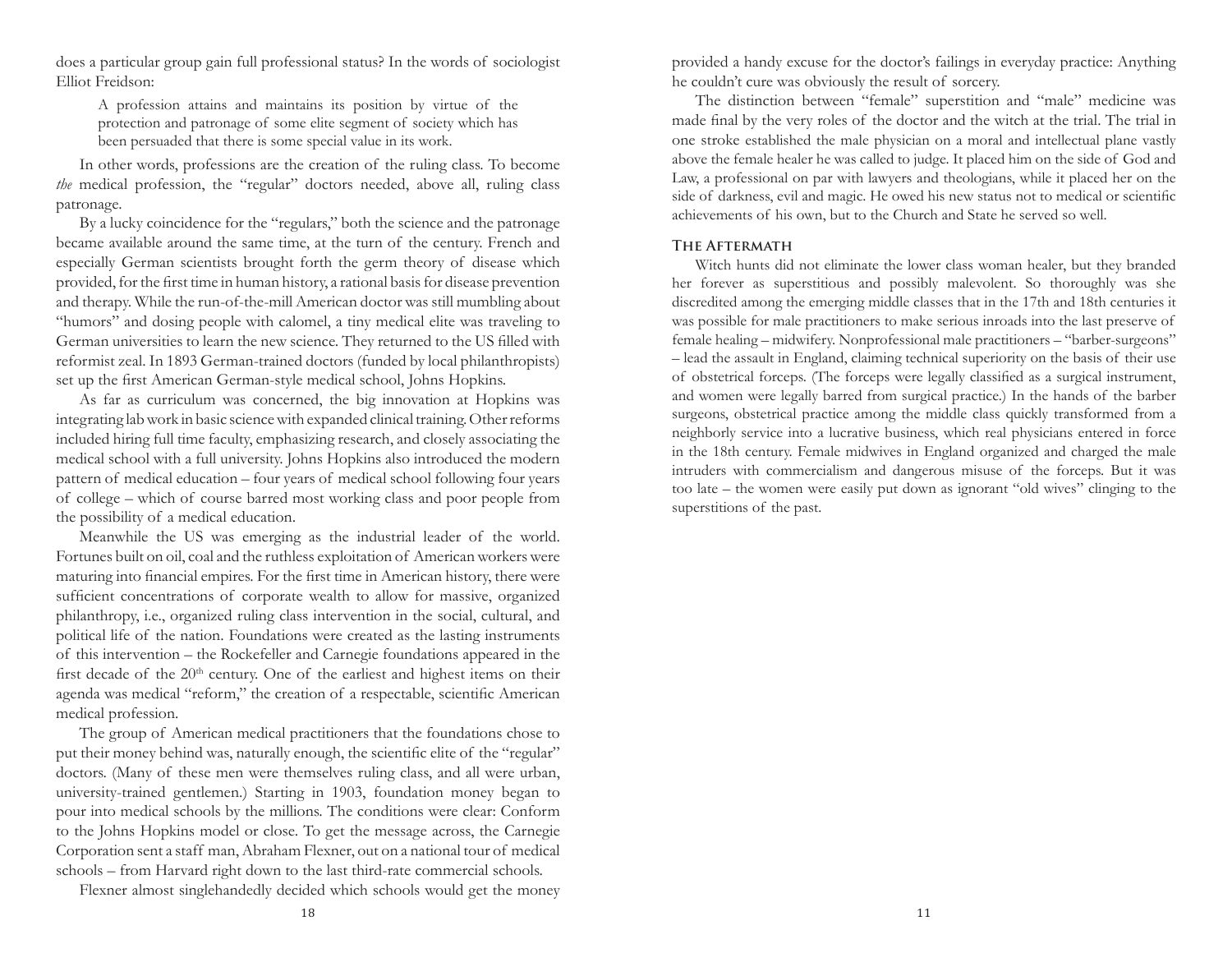# **Women and the Rise of the American Medical Profession**

In the US the male takeover of healing roles started later than in England and France, but ultimately went much further. There is probably no industrialized country with a lower percentage of women doctors than the US today: England has 24 percent; Russia has 75 percent; the US has only 7percent. And while midwifery – female midwifery – is still a thriving occupation in Scandinavia, the United Kingdom, the Netherlands, etc., it has been virtually outlawed here since the early 20<sup>th</sup> century. By the turn of the century, medicine here was closed to all but a tiny minority of necessarily tough and well-heeled women. What was left was nursing, and this was in no way a substitute for the autonomous roles women had enjoyed as midwives and general healers.

The question is not so much how women got "left out" of medicine and left with nursing, but how did these categories arise at all? To put it another way: How did one particular set of healers, who happened to be male, white and middle class, manage to oust all the competing folk healers, midwives and other practitioners who had dominated the American medical scene in the early 1800s?

The conventional answer given by medical historians is, of course, that there always was one *true* American medical profession – a small band of men whose scientific and moral authority flowed in an unbroken stream from Hippocrates, Galen and the great European medical scholars. In frontier America these doctors had to combat, not only the routine problems of sickness and death, but the abuses of a host of lay practitioners – usually depicted as women, ex-slaves, Indians and drunken patent medicine salesmen. Fortunately for the medical profession, in the late 19<sup>th</sup> century the American public suddenly developed a healthy respect for the doctors' scientific knowledge, outgrew its earlier faith in quacks, and granted the true medical profession a lasting monopoly of the healing arts.

But the real answer is not this made-up drama of science versus ignorance and superstition. It's part of the  $19<sup>th</sup>$  century's long history of class and sex struggles for power in all areas of life. When women had a place in medicine, it was in a *people's* medicine. When the people's medicine was destroyed, there was no place for women – except in the subservient role of nurses. The set of healers who became *the* medical profession was distinguished not so much by its associations with modern science as by its associations with the emerging American business establishment. With all due respect to Pasteur, Koch and other great European medical researchers of the 19<sup>th</sup> century, it was the Carnegies and Rockefellers who intervened to secure the final victory of the American medical profession.

The US in 1800 could hardly have been a more unpromising environment for the development of a medical profession, or any profession, for that matter. Few formally trained physicians had emigrated here from Europe. There were very few schools of medicine in America and very few institutions of higher

#### *less afraid of competition.*

The rare woman who did make it into a "regular" medical school faced one sexist hurdle after another. First there was the continuous harassment – often lewd – by the male students. There were professors who wouldn't discuss anatomy with a lady present. There were textbooks like a well-known 1848 obstetrical text which stated, "[Woman] has a head almost too small for intellect but just big enough for love." There were respectable gynecological theories of the injurious effects of intellectual activity on the female reproductive organs.

Having competed her academic work, the would-be woman doctor usually found the next steps blocked. Hospitals were usually closed to women doctors, and even it they weren't, the internships were not open to women. If she did finally make it into practice, she found her brother "regulars" unwilling to refer patients to her and absolutely opposed to her membership in their medical societies.

And so it is all the stranger to us, and all the sadder, that what we might call the "women's health movement" began, in the late 19<sup>th</sup> century, to dissociate itself from its Popular Health Movement past and to strive for respectability. Members of irregular sects were purged from the faculties of the women's medical colleges. Female medical leaders such as Elizabeth Blackwell joined male "regulars" in demanding an end to lay midwifery and "a complete medical education" for all who practiced obstetrics. All this at a time when the "regulars" still had little or no "scientific" advantage over the sect doctors or lay healers.

The explanation, we suppose, was that the women who were likely to seek formal medical training at this time were middle class. They must have found it easier to identify with the middle class "regular" doctors than with lower class women healers or with the sectarian medical groups (which had earlier been identified with radical movements). The shift on allegiance was probably made easier by the fact that, in the cities, female lay practitioners were increasingly likely to be immigrants. (At the same time, the possibilities for a cross-class women's movement on *any* issue were vanishing as working class women went into the factories and middle class women settled into Victorian ladyhood.) Whatever the exact explanation, the result was that middle class women had to give up the substantive attack on male medicine, and accept the terms set by the emerging male medical profession.

#### **Professional Victory**

The "regulars" were still in no condition to make another bid for medical monopoly. For one thing, they still couldn't claim to have any uniquely effective methods or special body of knowledge. Besides, an occupational group doesn't gain a professional monopoly on the basis of technical superiority alone. A recognized profession is not just a group of self-proclaimed experts; it is a group which has authority *in the law* to select its own members and regulate their practice, i.e., to monopolize a certain field without outside interference. How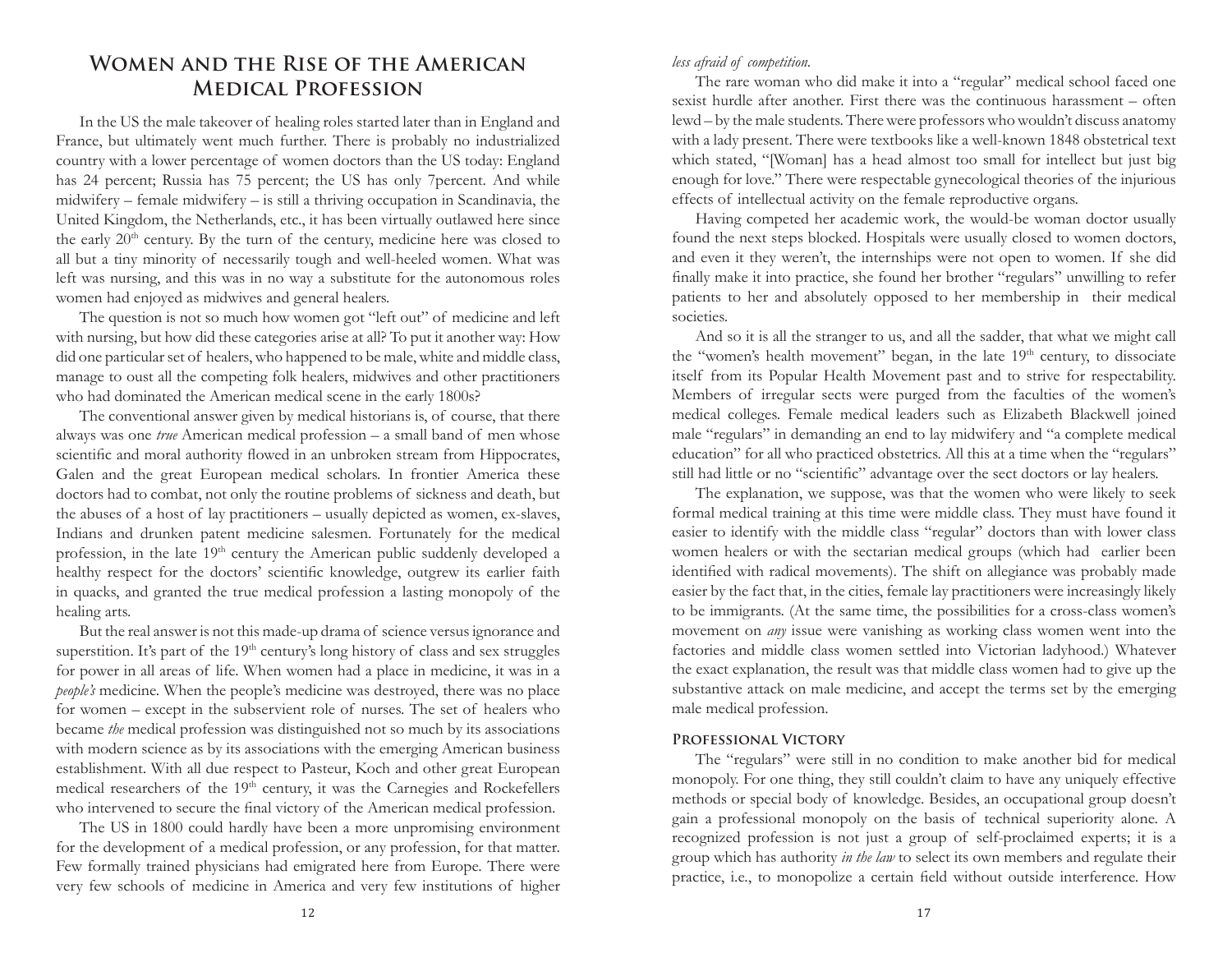Eclectic Central Medical college of New York, in Syracuse. Finally the first two all-female colleges, one in Boston and one in Philadelphia, were themselves "irregular."

*Feminist researches should really fi nd out more about the Popular Health Movement. From the perspective of our movement today, it's probably more relevant than the women's suffrage struggle. To us, the most tantalizing aspects of the Movement are: (1) That it represented both class struggle* and *feminist struggle: Today, it's stylish in some quarters to write off purely feminist issues as middle class concerns. But in the Popular Health Movement we see a coming together of feminist and working class energies. Is this because the Popular Health Movement naturally attracted dissidents of all kinds, or was there some deeper identity of purpose? (2) The Popular Health Movement was not just a movement for more and better health care, but for a radically different kind of health care: It was a substantive challenge to the prevailing medical dogma, practice* and theory. Today we tend to confine our critiques to the organization *of medical care, and assume that the scientifi c substratum of medicine is unassailable. We too should be developing the capacity for the critical study of medical "science" – at least as it relates to women.*

#### **Doctors on the Offensive**

At its height in the 1830's and 40's, the Popular Health Movement had the "regular" doctors – the professional ancestors of today's physicians – running scared. Later in the 19<sup>th</sup> century, as the grassroots energy ebbed and the Movement degenerated into a set of competing sects, the "regulars" went back on the offensive. In 1848, they pulled together their first national organization, pretentiously named *the American* Medical Association (AMA). County and state medical societies, many of which had practically disbanded during the height of medical anarchy in the '30s and '40s began to reform.

Throughout the latter part of the 19<sup>th</sup> century, the "regulars" relentlessly attacked lay practitioners, sectarian doctors and women practitioners in general. The attacks were linked: Women practitioners could be attacked because of their sectarian leanings; sects could be attacked because of their openness to women. The arguments against women doctors ranged from paternalistic (how could a respectable woman travel at night to a medical emergency?) to the hardcore sexist. In his presidential address to the AMA in 1971, Dr. Alfred Stille, said:

Certain women seek to rival men in manly sports . . .and the strongminded ape them in all things, even in dress. In doing so they may command a sort of admiration such as all monstrous productions inspire, especially when they aim towards a higher type then their own.

*The virulence of the American sexists opposition to women in medicine had no parallel in Europe. This is probably because: First, fewer European women were aspiring to medical careers at this time. Second, feminist movements were nowhere as strong as in the US, and here the male doctors rightly associated the entrance of women into medicine as organized feminism.*  And, third, the European medical profession was already more firmly established and hence learning altogether. The general public, fresh from a war of national liberation, was hostile to professionalism and "foreign" elitisms of any type.

In Western Europe, university-trained physicians already had a centuries' old monopoly over the right to heal. But in America, medical practice was traditionally open to anyone who could demonstrate healing skills – regardless of formal training, race or sex. Ann Hutchinson, the dissenting religious leader of the 1600's, was a practitioner of "general physik," as were many other ministers and their wives. The medical historian Joseph Kett reports that "one of the most respected medical men in the late 18th century Windsor, Connecticut, for example, was a freed Negro called "Dr. Primus." In New Jersey, medical practice, except in extraordinary cases, was mainly in the hands of women as late as 1818. . ."

Women frequently went into joint practices with their husbands: The husband handling the surgery, and the wife the midwifery and gynecology, and everything else shared. Or a woman might go into practice after developing skills through caring for family members or through an apprenticeship with a relative or other established healer. For example, Harriet Hunt, one of America's first trained female doctors, became interested in medicine during her sister's illness, worked for a while with a husband-wife "doctor" team, then simply hung out her own shingle. (Only later did her undertake formal training.)

#### **ENTER THE DOCTOR**

In the early 1800's there was also a growing number of formally trained doctors who took great pains to distinguish themselves from the host of lay practitioners. The most important real distinction was that the formally trained, or "regular" doctors as they called themselves, were male, usually middle class, and almost always more expensive than the lay competition. The "regulars'" practices were largely confined to middle and upper class people who could afford the prestige of being treated by a "gentleman" of their own class. By 1800, fashion even dictated that upper and middle class women employ male "regular" doctors for obstetrical care – a custom which plainer people regarded as grossly indecent.

In terms of medical skills and theory, the so-called "regulars" had nothing to recommend them over the lay practitioners. Their "formal training" meant little even by European standards of the time: Medical programs varied in length from a few months to two years; many medical schools had no clinical facilities; high school diplomas were not required for admission to medical schools. Not that serious academic training would have helped much anyway – there was no body of medical science to be trained in. Instead, the "regulars" were taught to treat most ills by "heroic" measures: massive bleeding, huge doses of laxatives, calomel (a laxative containing mercury) and, later, opium. (The European medical profession had little better to offer at this time either.) There is no doubt that these "cures" were often either fatal or more injurious than the original disease. In the judgment of Oliver Wendell Holmes, Sr., himself a distinguished